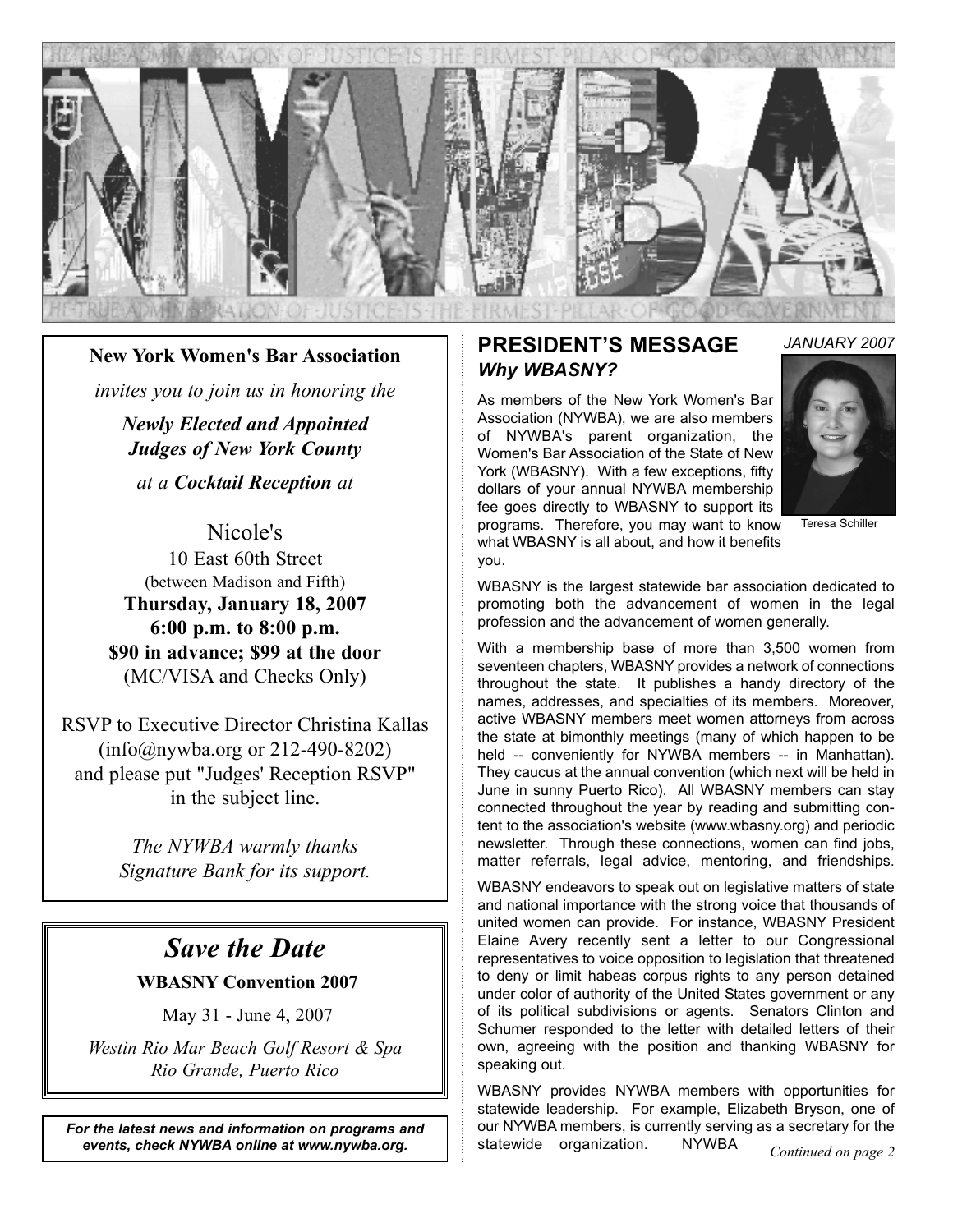## **TIL Committee CLE Update**

On **Monday, January 22, 2007, from 6:00 PM to 8:00 PM,** Renew Data and the Technology and Internet for Lawyers Committee of the New York Women's Bar Association will present the second annual Fundamental Issues of Electronic Discovery program at Hunton & Williams, LLP, 200 Park Avenue, New York, New York 10166.

This 1.5-hour CLE course will review the technical and legal aspects of electronic discovery, including emerging case law and Federal Rules of Civil Procedure.

*Topics to be covered:* 

**Setting the Stage, Today's Environment** The current state of electronic evidence and its advantages in discovery will be discussed. Emerging case law and risks will be reviewed, as well as the technology behind the recovery and destruction of data. Also examined will be the current regulatory climate, with examples of recent corporate scandals.

**What is Electronic Discovery?** Discoverability of electronic information will be outlined. Typical locations of electronic data and typical storage media will be discussed. Finally, meta-data - - the specific problems it can cause, and the consequences for failing to anticipate these pitfalls -- will be discussed.

**Duties Under the Rules of Civil Procedure and the Common Law** This section will cover your obligation to search and produce electronic data, potential deposition issues that may arise, and best practices for planning a discovery response.

**Consequences of Breaching Best Practices** This section focuses on best practices for the requesting and producing parties, and reviews the most common objections to producing electronic evidence, and responses to overcome them.

**Staying Up to Date** We conclude with a section outlining the top sources of current awareness regarding electronic discovery, and reviewing the proposed changes to the FRCP.

The course is available to both members and non-members of the New York Women's Bar Association. (This is a great opportunity to invite friends who would like to learn more about the Association.)

**Please RSVP by e-mail to Kay Marmorek at til@nywba.org by Tuesday, January 16, 2007.** Please include your full name and postal mailing address. The course is free, but space is limited!

The TIL Committee would like to extend its gratitude to Donna Praiss and Hunton & Williams LLP for their support of this program.

We look forward to seeing everyone on January 22, 2007.

#### *President's Message continued from page 1*

members Susan Bender, Myrna Felder, Martha Gifford, and Irene Sullivan have served as presidents of WBASNY. Judge Betty Weinberg Ellerin was both a founding member of WBASNY and NYWBA. Judge Ellerin and other NYWBA members lead by serving as voting delegates to WBASNY. Janet Cord, Christina Kallas, and Sue Moss serve as co-chairs of WBASNY committees, and many others serve as committee liaisons.

The statewide association has thirty-eight committees which formulate policies and plan programs. In addition to the active Legislative Committee, which is supported by a legislative consultant, WBASNY has committees that focus on Access to Justice, Children's Rights, Domestic Violence, Equal Opportunity in the Profession, International Women's Rights, and Judiciary and the Courts, to name just a few. WBASNY even provides statewide recognition to its members through the work of its Awards Committee. All NYWBA members are welcome to become involved in WBASNY committees. WBASNY also has a mentoring program, through which senior attorneys are matched with interested 3Ls and firstyear lawyers. All NYWBA members are welcome to become involved with this mentoring program as well.

Regardless of your involvement with WBASNY, you are entitled to certain benefits just by virtue of your membership. WBASNY established affinity relationships with several leading companies to provide members with discounts and special offers. Insurance products, car rental discounts, WBASNY consumer and business credit cards, discounts on legal reference materials and services, and health club discounts are just some of the many benefits offered to WBASNY members.

WBASNY also is an accredited continuing legal education provider. Consequently, NYWBA and other chapters are able to offer comprehensive and affordable CLE courses throughout the year.

For more information about WBASNY, please go to its website at www.wbasny.org, or contact WBASNY Executive Director Linda Chiaverini at info@wbasny.org. Otherwise, now that you have a better understanding of the benefits of WBASNY membership, take advantage of them and get involved!

Jeresa Schiller

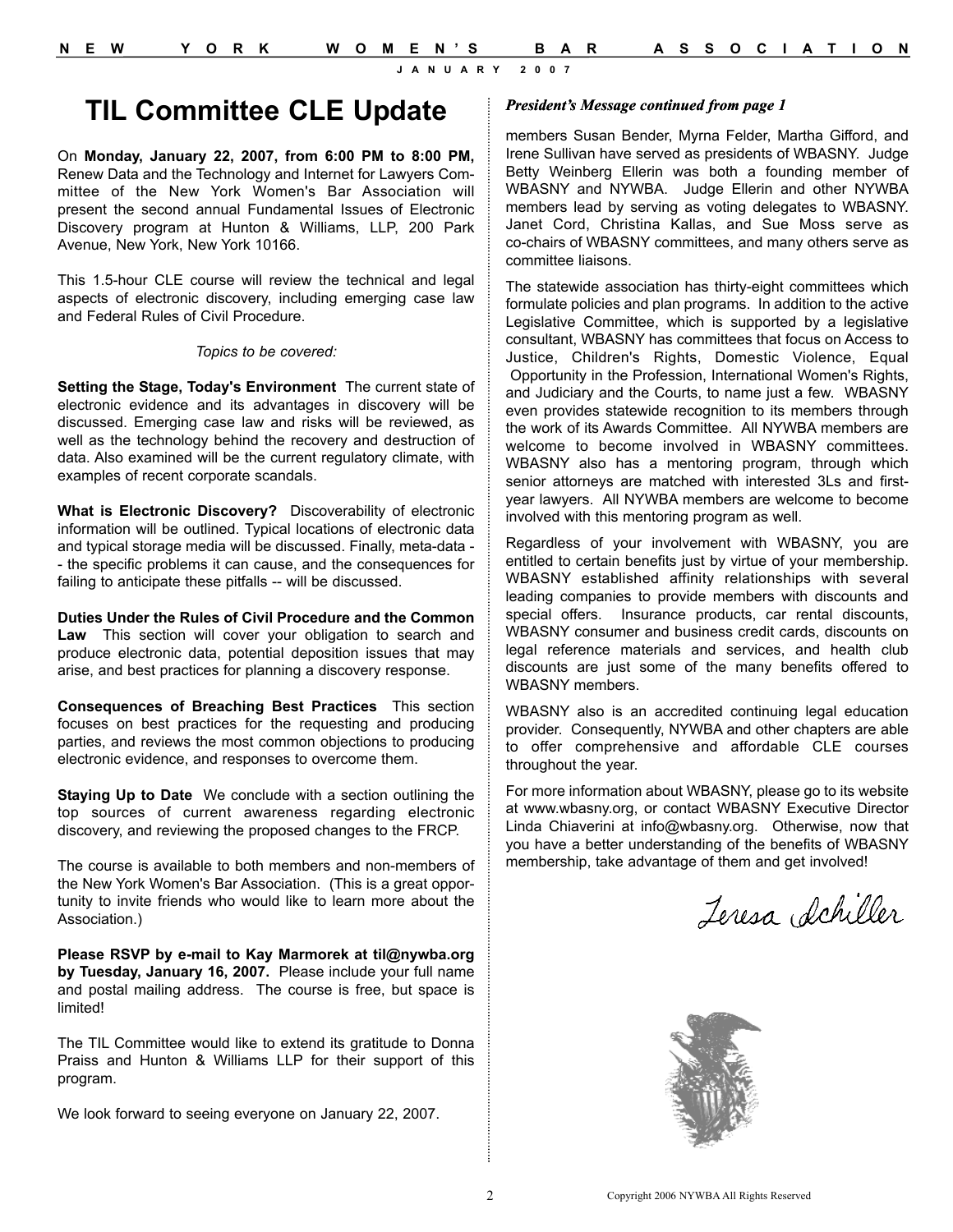#### **NYWBA Foundation Fellowship Report: Profound Career Impact for Fordham Intern at Sanctuary for Families** *by Jill Waldman*

I was privileged to receive a fellowship from the New York Women's Bar Association Foundation to work at Sanctuary for Families during my second year of law school. Sanctuary for Families is one of New York City's largest and most comprehensive battered women's services organizations. They not only provide legal services, but also run shelters, provide counseling, conduct outreach education, and offer just about every kind of assistance imaginable to women in need.

Before working at Sanctuary for Families, my legal interest was very focused on criminal law. I often found myself advocating for defendants' or ex-offender's rights. I saw this internship at Sanctuary for Families as an opportunity to get a more complete picture of criminal law, and to increase my understanding of victim's experiences and victim's rights. My experience at Sanctuary was all of this and more. From my first day when I helped the executive director prepare a client for trial, I saw firsthand the pain and frustration that victims experience in the criminal justice system. Further, I came to understand domestic violence victims' experiences with family court, benefits, services, and the struggles that they experience in their everyday life.

Sanctuary provided me with an incredible opportunity to work directly with clients. I accompanied them to apply for benefits, helped them to prepare affidavits, and even took one woman and her family to tour a college campus so that her teenage son would be inspired to stay in school. I spoke with women about their struggles to remain independent from their abusers, their financial difficulties, their fight to gain immigration status, and their custody battles. Through my work with Sanctuary's clients, I began to understand the enormously difficult and complex struggle that survivors face in the criminal justice system and beyond.

My work at Sanctuary for Families also provided me with invaluable research and writing experience, particularly on international custody and family law. Most of Sanctuary's clients are recent immigrants, and a good deal of their legal issues involves international custody issues. I wrote many memoranda and legal briefs about different aspects of international family law, such as South African publication divorce, the Hague Convention, and the UCCJEA. Notably, I wrote a series of summaries of recent decisions on the Hague Convention as it relates to international parental kidnapping and exceptions for domestic violence victims. These summaries were used in Fordham University's Annual Domestic Violence Conference. Additionally, one of the conference participants, Judge Cathy Serrette from Maryland, read my summaries and requested permission to use them in a training that she was conducting for Maryland judges. I am honored that the New York Women's Bar Association Foundation allowed me to have such a potentially far-reaching effect on international domestic violence policy.

# **NOTES ON MEMBERS**

*Has something noteworthy happened to you or another member? Send us your news at newsletter@nywba.org.*

Congratulations to **Martha A. Gifford** who will be recognized by the New York State Bar Association Anti-Trust Law Section next month. Antitrust Law Section will present its Service Award to Meg at the Annual Dinner of the Section on January 25, 2007. The award recognizes a member of the Section who has provided extraordinary service to the work of the Section, to the antitrust law profession, or in the development of antitrust law. Meg is a former Chair of the New York State Bar Association Antritrust Law Section and is currently a member of the Executive Committee of the Section.

### *Save the Date For Our Ninth Event!*

### **The NYWBA Foundation's Breakfast Speaker Series**

*featuring*

Margaret Heffernan Author of **The Naked Truth: a Working Woman's Manifesto** and **How She Does It: How Women Entrepreneurs are Changing the Rules of Business Success** (January 2007 Release)

#### **Friday, February 2, 2007 The Cornell Club, New York**

*Look For Your Invitation In The Mail For Another Exciting Foundation Fundraising Event*



My experience as a NYWBAF Fellow has had a profound impact on my career. Not only has it deepened my understanding of victim's rights, it has sparked my interest in a wide range of issues, such as immigration and international law. I am incredibly grateful to the New York Women's Bar Association Foundation for this opportunity to discover more about the kind of lawyer I want to be.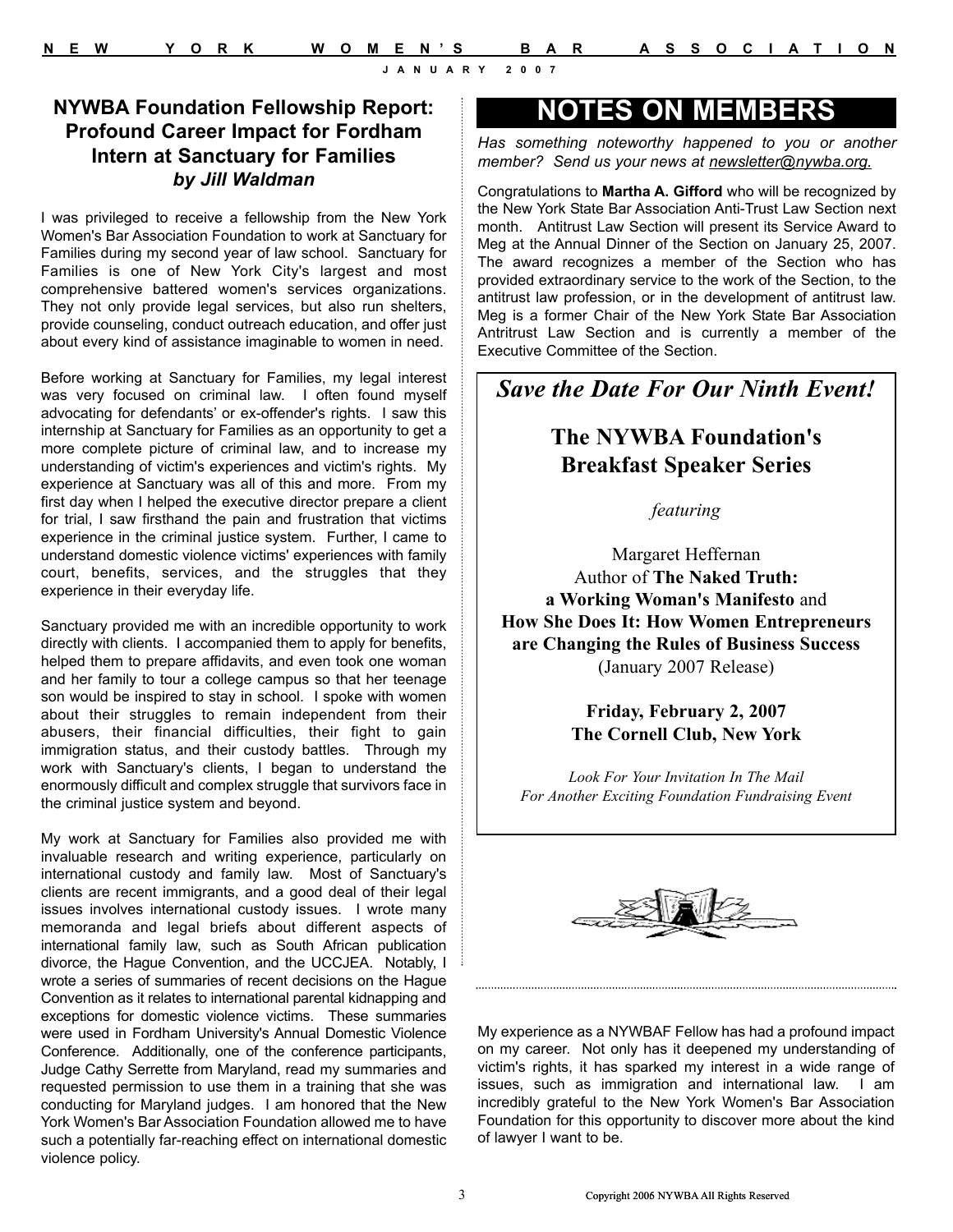# **NYWBA Foundation Breakfast with Speaker Lynn Sherr**

The NYWBA Foundation held its eighth successful breakfast in the Author Speaker Series that was introduced in June 2004, with a presentation by Lynn Sherr, well-known for her in-depth segments on 20/20, and author of the recently released book, Outside the Box: A Memoir.

Kathy Posner, President of the Foundation, welcomed everyone to the breakfast and then turned the podium over to Linda Fairstein, former Manhattan ADA and bestselling author of mysteries loosely based on her experiences as head of the District Attorney's Sex Crime Unit, and the first speaker in the Foundation's Speaker Series, to introduce Lynn Sherr.

Lynn's book, Outside the Box: A Memoir, provided the basis for her presentation about her experiences as a woman in journalism in general, and television news specifically. Entering the field at a time when editors told her very directly, "We don't hire girls," she persevered and finally not only was admitted to the industry, but became an award-winning journalist with ABC News, where she has worked since 1977 -- for the last twenty years with 20/20.

In a very personal and often humorous presentation, Lynn shared with the audience some of the difficult challenges she faced in the early days of her career in TV journalism, where at that time there were no female anchors and women reporters were covering the less-than-serious stories. Lynn told of how she stayed true to her dream of being a real journalist and kept pushing for the meatier stories.

In time she got her wish and in addition to covering elections, politics, and breaking world news, in 1981, just as the shuttle program was gearing up, Lynn was sent to cover the space program. Over the next five years, she covered almost every shuttle mission and was able to go through some of NASA's training programs and get to know many of the astronauts. When speaking of the disastrous Challenger mission in January 1986, Lynn told the audience how sometimes breaking news can catch you by surprise and can be difficult to report. She had gotten to know these astronauts and, feeling the personal loss, still had to go on the air and report about it to a shocked and grieving nation in a professional way.

Lynn told the audience of a particularly touching story she did on a young woman with anorexia. Thinking it was going to be a short piece, she soon realized the potential of the story and it was made into a one-hour special as one of the early stories about a condition which impacts the lives of so many young women.

Outside the Box is not just a memoir of Lynn's career; she also spoke of some of the personal aspects that she recounted in her book. Lynn grew up in Philadelphia and spoke of her TV debut on American Bandstand. She shared with us the joy of a loving marriage and the devastation of loss when her husband died of lymphoma, leaving her, as she says, a single stepmother, and alone to face her own fight with colon cancer shortly after.

Speaking to the younger people in the audience, in particular the young women from Washington Irving High School Law and Public Service Program, whose attendance is made possible by friends of the Foundation who purchase an extra ticket, Lynn said that while she was committed to her career and worked hard to reach her goals, "It is easy to forget that there is more to life than a career." She added that she often had to work at finding the right balance.

The audience was enthusiastic in their response to Lynn's presentation and spent another twenty minutes asking questions about how she overcame some of the obstacles placed before women wanting to break into journalism and how she sees the industry today. There was some discussion about the blending of hard news and entertainment on some of the networks, and what network news should be covering in light of the growing popularity of all-news cable stations.

Foundation Board Member Marian Burnbaum, director of the Law and Public Service program at Washington Irving High School, commented, "It is good for these young women to hear what it was like twenty years or more ago for women who were their age now trying to break into professions that were formally considered a man's job. It is too easy to take for granted that today young women have a much broader spectrum of careers to choose from."

The next Breakfast in the Foundation's Speaker Series will be held on February 2, 2007, at the Cornell Club, featuring Margaret Heffernan, whose new book, How She Does It: How Women Entrepreneurs are Changing the Rules of Business Success, is being released in January. Please watch for your invitation in the mail or contact Kathy Posner at 212-894-6730 or kposner@condonlaw.com for more information.

### **GET MORE INVOLVED IN THE NYWBA!**

We are looking for attorneys from all backgrounds and all disciplines to get more involved with projects such as the following:

> helping to host CLE programs, working on committees, helping to boost membership, and joining our board.

Please e-mail NYWBA President Teresa Schiller at president@nywba.org about your interests and availability.

*We're always looking for new talent and ideas!*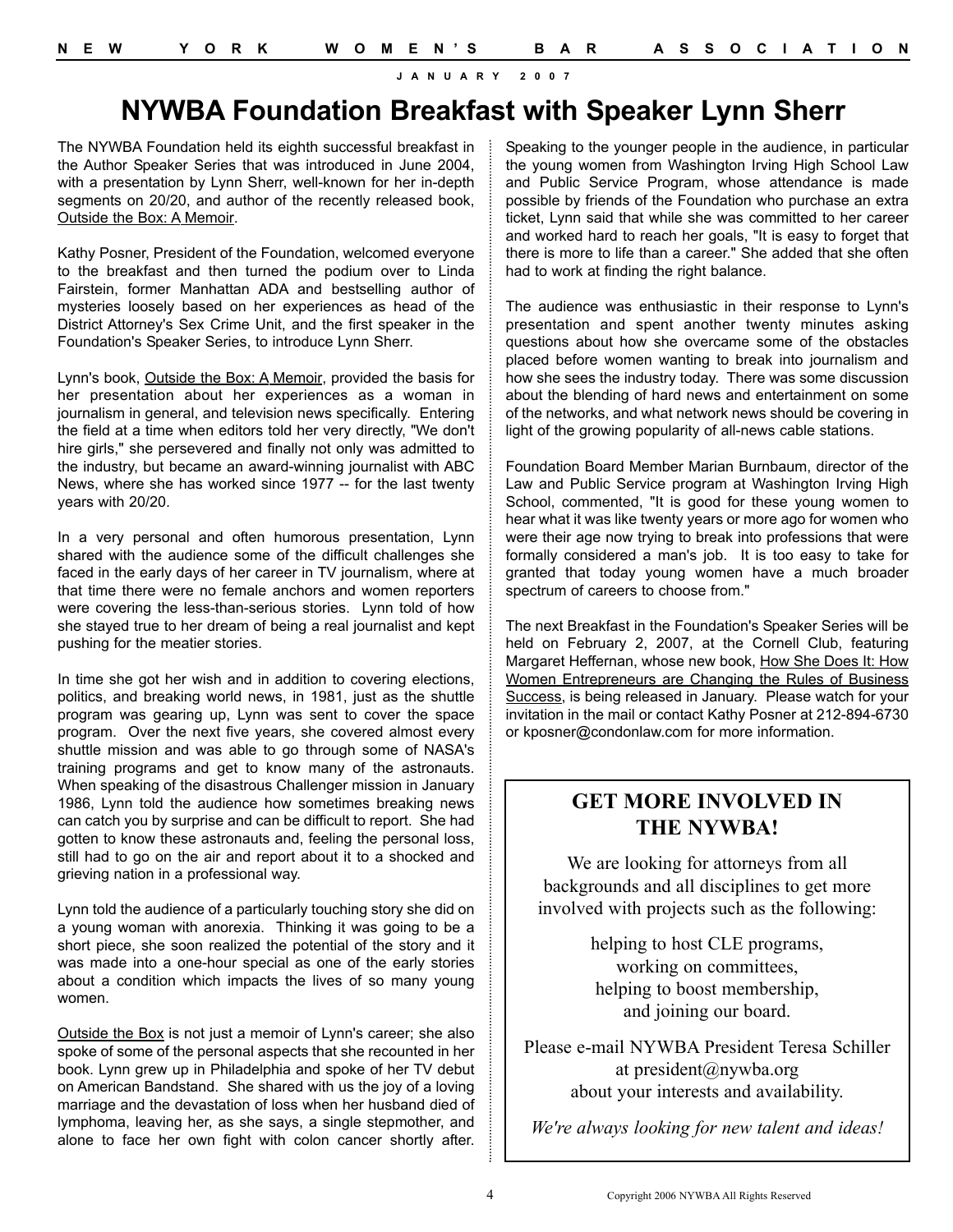### **Violence against Children -- December 6 Program Summary** *by Denise Scotto*

On December 6, the Children's Rights Committee together with the law-related education committee of the New York County Lawyers' Association held an evening program entitled, "Violence against Children: From the Global to the Local." Speakers included representatives affiliated with the United Nations system, NY advocacy organizations, as well as two high school students.

The program began with an overview of the recently released United Nations report regarding violence against children. Denise Scotto explained how this study was mandated by the UN General Assembly in order to provide a global overview of the scope of the problem, to detail the various kinds of violence youngsters face, and to provide recommendations for prevention and response. The definition of a child is one below the age of eighteen years. The definition of violence is "all forms of physical or mental violence, injury and abuse, neglect ornegligent treatment, maltreatment or exploitation, including sexual abuse."

The UN report describes that violence against children, like violence against women, is pervasive. It occurs in every country, cutting across class, education, income, ethnic origin, and religion -- being unreported and under-recorded. Violence against girls and boys results in severe human rights violations and hampers their development while at the same time causing dysfunction in societies.

Violence against children occurs in different contexts and in many settings, from that of the home and family, to schools and educational settings, to institutional settings and the justice system, to work environments and the community.

According to an International Labour Organization (ILO) representative, there is little data on violence against children workers and in the majority of countries, million of children are working illegally. ILO Convention 138 precludes children under the minimum age of employment from being in the workplace. However, due to poverty, negative cultural attitudes particularly toward girls, and demand by business, youngsters are working, being pressed into debt bondage, and exploited.

The ILO has identified some categories of illegal work as the "worst forms of child labour," and therefore as violence against children. The largest employment category for girls under sixteen years is domestic work, which often takes the form of unregulated employment, and sometimes servitude or slavery. In these situations, youngsters are rarely able to protect themselves from employers and from being punished, humiliated, neglected, and subjected to sexual abuse. The ILO representative explained the IPEC action strategy with an aim to eliminating child labor, building upon various ILO Conventions.

Marian Birnbaum, member of both NYWBA and NYCLA, presented two students from Washington Irving High School, where she is currently an educator. A debate team member, Gauisha Plaza, read a poem written by a freshman for the evening's panel regarding the foster care system. It was powerful and had a significant effect upon the audience. She was followed by Andrew Geathers, a senior member of the debate team. He discussed how he and members of his class became familiar with the issues of child soldiering, trafficking in children, and conditions of living in places where there is armed conflict. He related how the students felt these youngsters were robbed not only of a childhood, but of a life, and that he and his classmates considered themselves lucky, despite their own very real personal hardships. These youths were both impressive and their presentations showed how with opportunity, education, and an enabling environment, youngsters are resilient, they can overcome their hardships, and they can empathize and take action on behalf of others.

Kinda Serafi, Senior Policy Associate of the Children's Defense Fund in New York, discussed the intersection of violence against children and health. Her current work is advocating for health insurance coverage for children because there are an estimated 384,000 children and teens under nineteen years living in families in New York State who are uninsured. More than twothirds of them are currently eligible for public health insurance, and they are not enrolled. She related that her hope is for Governor-Elect Spitzer to take up the CDF NYS legislative proposal so that all children living in New York State will be insured and assured access to healthcare, treatment, and services.

The final speaker, Regina Ritcey, an attorney and mediator with the New York City Family Court's Child Permanency Mediation Program and employed by the New York Society for the Prevention of Cruelty to Children, described the success of the mediation program. It is an alternative form of dispute resolution used in the course of a child protective case in Family Court in all boroughs except Staten Island to resolve conflicts or to remove barriers to the resolution of the case. It provides an opportunity for all adults who are important in the youngster's life to come together in an informal but structured setting to express their concerns and share their ideas about the best interests of the youngster. There is a strong emphasis on what steps need to be taken to preserve and strengthen the family and to ensure the safety of the child.

All speakers discussed the importance of the legal process as a significant positive tool for the reduction and elimination of violence against children. In addition, they agreed that violence against children globally and in New York is a complex issue which requires more than a legal response, rather, a multidisciplinary solution.

Please contact Denise if you are interested in being part of the Children's Rights Committee as we move forward and develop further events regarding the issue of violence against children globally and locally.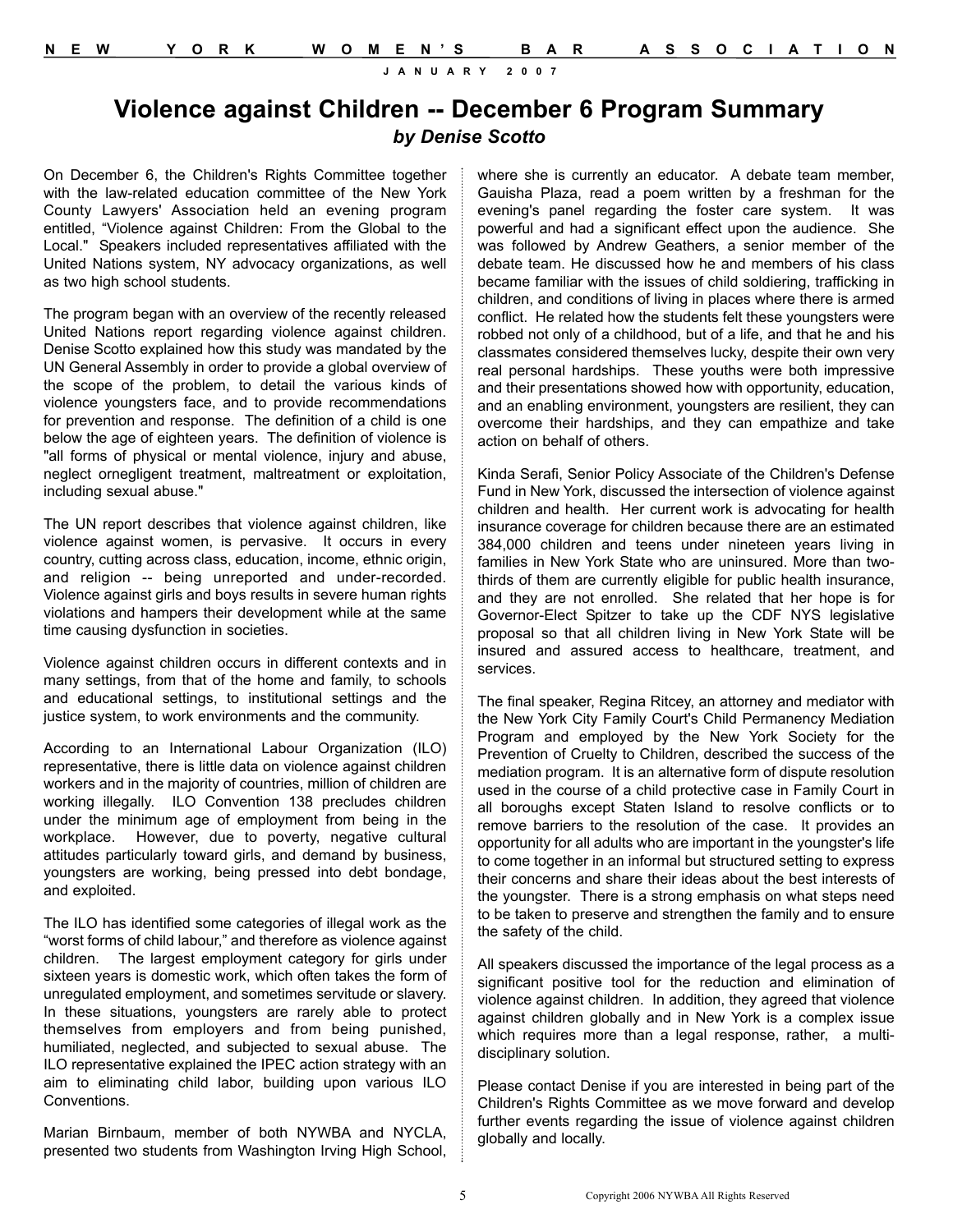# **Medical Marijuana in New York State**

#### *by Susan Guercio*

In 1996, California passed Proposition 215, exempting patients and their caregivers from prosecution for the possession and cultivation of marijuana when needed for personal medical purposes, and when the marijuana was recommended by a doctor. There had been substantial anecdotal evidence that the use of marijuana alleviated pain, appetite loss, muscle spasm and symptoms of other medical conditions for which there are no similarly effective pharmaceuticals available. However, there was little to no research to support those anecdotal reports. After California made this bold move, the Drug Czar, Barry McCaffrey, asked the Institute of Medicine (IOM) to study medical marijuana and issue a report. The IOM published their report in 1999 and concluded that cannabinoid-based drugs might be useful for pain relief, nausea, and appetite stimulation.1

Since that time, ten more states have passed similar laws making the use of medical marijuana legal. Those states are Alaska, Colorado, Hawaii, Maine, Montana, Nevada, Oregon, Vermont, Washington, and, most recently, Rhode Island. This past November, South Dakota rejected a medical marijuana measure by a vote of 52% - 48%.2

New York State Assembly Member Richard N. Gottfried (D) first introduced a medical marijuana bill to the New York State Assembly in 1997 and by the 2005-2006 legislative session, his bill had forty-three co-sponsors. In 2005-2006, Senator Vincent Leibell (R) sponsored a medical marijuana bill in the State Senate.3 It is anticipated that these bills will be introduced to the NY Legislature again in 2007.

While the passage of state laws allowing the production, use, and distribution of marijuana for medical purposes protects patients from state prosecution, there is no protection for patients from criminal prosecution by the federal government under the federal Controlled Substance Act. (CSA) 21 USC §801 et seq. Since the CSA classifies marijuana as a Schedule 1 controlled substance, that is, a substance with no currently accepted medical use, it cannot even be prescribed by a physician.4 Its manufacture, distribution or possession is a federal crime. The conflict of law between the federal statute and California state law finally came when California residents and medical marijuana patients (Raich) sued to have the Controlled Substance Act declared unconstitutional when applied to the intrastate manufacture and possession of marijuana for medical purposes in California. In 2005, the U.S. Supreme Court upheld the position of the federal government in Gonzales v. Raich, 545 U.S. \_\_\_\_\_\_, 125 S. Ct. 2195, Slip Op. 03-1454 (2005). Relying on Wickard v. Filburn, 317 US 11, the Supreme Court ruled that Congress' power to regulate interstate markets for medicinal substances included drugs produced and consumed locally. The Court concluded that the prohibition of marijuana was a valid exercise of federal authority under the Commerce Clause and declared that Congress had a rational basis for concluding that the production of marijuana for local, personal consumption has a substantial effect on supply and demand in the national ket. This ruling essentially gives carte blanche to the DEA to arrest patients, confiscate their personal marijuana supply, and close down the medical marijuana production and distribution systems that provided the drug to patients, regardless of state law.

The Raich decision has led many to assume that the federal law invalidates the state law and prevents the states from executing their medical marijuana programs. However, the Supreme Court in Raich did not hold the state laws to be unconstitutional and therefore those state laws are still valid under state sovereignty. Under the principle of state sovereignty, the federal government may not coerce a state to enforce federal law nor may it force states to adopt or repeal certain laws. Printz v. United States, 531 US 898, 935 (1997); New York v. United States, 505 U.S. 144 (1992). The practical effect of state sovereignty on medical marijuana laws is that the state and local law enforcement cannot be compelled to assist the federal officials in enforcing the federal statute. Without the help of state and local police, the enforcement of the federal law is very difficult. Additionally, the Attorneys General for the States of Alaska, California, Colorado, Hawaii, Maine and Montana have gone on record as stating that the US Supreme Court's ruling in Gonzales v. Raich does not affect their states' medical marijuana laws.5 Recently, a California Superior Court judge refused to overturn California's medical marijuana laws. Judge William R. Nevitt, Jr. ruled that state law enforcement officials are not obligated to arrest and prosecute people who violate federal laws. "The law is clear," he said, "The federal government cannot force the state of California to arrest and prosecute medical-marijuana patients."6

The Supreme Court's decision in Gonzales v. Raich was based solely on the Commerce Clause and did not address state sovereignty issue, did not rule on whether the federal prosecution in medical marijuana states violated patients' fundamental due process right, and it did not determine if patients could raise the medical necessity defense. These issues will probably be raised in the future as the Medical Marijuana movement attempts to provide broader protection for patients in need of this type of medication.

In an effort to further elucidate the legal issues raised by New York States' proposed Medical Marijuana legislation, The New York City Bar Association is sponsoring a symposium on *Medical Marijuana in New York,* Wednesday, February 7th from 6:30 to 9pm. The featured panelists in this discussion will be Richard N. Gottfried, Chair, New York State Assembly Committee on Health, and sponsor of medical marijuana legislation; Susan N. Herman, Esq., Centennial Professor of Law and Constitutional Law Scholar, Brooklyn Law School, Karen O'Keefe, Esq., Assistant Director of State Policies for the Marijuana Policy Project, and Robert A. Raich, Esq., Counsel for respondents in Gonzales v. Raich, 125 U.S. 2195 (2005), and United States v. Oakland Cannabis Buyers' Cooperative, 532 U.S. 483. The event will be moderated by Eric E. Sterling, J.D., President, The Criminal Justice Policy Foundation, Washington, D.C. The event is free of charge, and open to the public.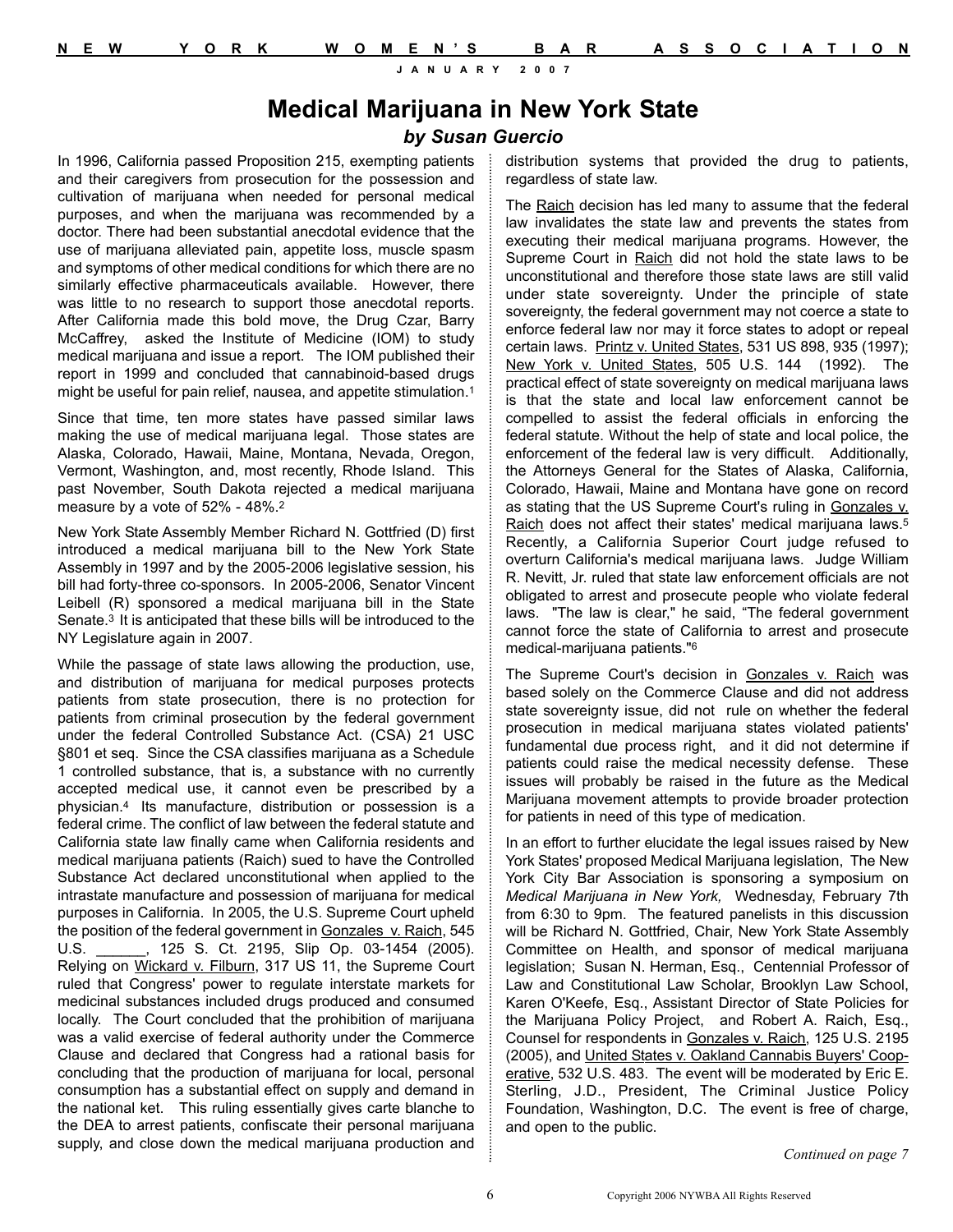# **JOB ANNOUNCEMENTS**

**Administrative Law Division – NYC Law Department, Part-Time Opportunities for Law Students:** The Administrative Law Division of the New York City Law Department seeks applications from second-year day and second- or third-year evening law students for two part-time Student Legal Specialist ("SLS") positions. Pursuant to a special student practice order, Student Legal Specialists gain invaluable litigation experience through preparing pleadings, conducting discovery, interviewing witnesses, arguing motions, and possibly conducting small trials, under the direct supervision of an attorney. The successful candidate for the first SLS position will assume direct responsibility for litigating special proceedings in State Supreme Court seeking to amend or issue birth or death certificates from commencement to disposition. The responsibilities of the SLS include contacting clients and adversaries, drafting pleadings, and making court appearances for oral argument. Additionally, the SLS may be assigned to handle Article 78 proceedings challenging the determinations of various administrative agencies of the City of New York. The successful candidate for the second SLS position will assist with the prosecution of violations of the New York City Administrative Code. The SLS will investigate cases, draft pleadings and respond to motions, research legal issues, and have considerable contact with client agencies. The SLS may also argue motions in court and may be assigned to handle Article 78 proceedings challenging the determinations of various administrative agencies of the City of New York. Applicants must be highly motivated individuals who possess excellent organization, research, and communication skills, as well as a genuine interest in litigation. The SLS position requires twenty hours per week. Full-time employment may be available during the summer session. The hourly salary for the positions ranges from \$15.98 to \$20.77 per hour, depending upon the number of law school credits earned. Student Legal Specialists may be eligible for health and union benefits, and vacation and sick leave accrual. To be eligible for the SLS positions, the successful candidate must be currently enrolled in law school, have completed twenty law school credits, and be a New York City resident within ninety days of appointment as an SLS. The SLS position terminates upon graduation from law school. Interested students should submit a resume, law school transcript, two writing samples, and a list of three references to The New York City Law Department, Office of Legal Recruitment,100 Church Street, Sixth Floor, New York, NY 10007.

# **COMMITTEE CALENDAR**

The next meeting of the **Matrimonial Law Committee** is scheduled for **January 11, 2007, at 6:15.** Our guest speaker will be Jim McElligott the "Clerk-in-Charge" of the Matrimonial Support Office. He will speak to us about getting our papers filed and the ten most-seen mistakes. For more information, please contact the committee chairs.

**New York City Law Department, Commercial & Real Estate Litigation Attorneys:** The Commercial & Real Estate Litigation Division of the New York City Law Department seeks attorneys to represent the City in highly visible, exciting, and complex commercial litigation, and in the prosecution and defense of similarly challenging and often important disputes concerning the use and re-development of City real property. Division attorneys represent the City and its agencies in disputes involving numerous and diverse contractual arrangements touching upon virtually every function of City government, ranging from contracts with private companies to build or repair the City's infrastructure, to leases of important public properties, to contracts for all types of goods and services. We handle disputes in state and federal courts and before administrative tribunals, including multi-million dollar matters as well as matters raising novel legal questions and analytical, investigative, and strategic challenges. Hardworking and independent-minded individuals who wish to assume substantial responsibilities in a collegial and supportive environment are strongly encouraged to apply. Strong research and writing skills are required. Trial experience is a plus. To apply for these positions, please submit a cover letter, resume, and law school transcript to Director of Legal Recruitment, New York City Law Department, 100 Church Street, New York, NY 10007.

#### *Medical Marijuana continued from page 6*

Endnotes:

1. Janet E. Joy, Stanley J. Watson, Jr., and John Benson, Jr., (Editors), *Marijuana and Medicine: Assessing the Science Base*, Institute of Medicine, National Academy Press, Washington, DC.

2. Marijuana Policy Project, Report on 2006 elections.

3. Medical Marijuana Developments since 1997, Marijuana Policy Project.

4. It can, however, be recommended by a doctor, Conant v. Walters, 309 F. 3d 629 (9th Cir. 2002), cert. denied, 540 U.S. 946 (2003).

5. Vince Marrone, New Yorkers for Compassionate Care Position Paper, quoting official press releases, newspaper articles or letters from the individual Attorneys General; letter from Oregon's General Counsel to Public Health Director dated June 17, 2005, stating the Oregon law requires registry identification cards, Oregon State Dept. of Human Services continues to be responsible for maintaining a program as prescribed by Oregon law, and since the Oregon act remains valid, there is no reason to alter current procedures.

6. Jeff McDonald, The San Diego Union-Tribune, S.D. judge hands victory to medical marijuana advocates, December 7, 2006 (internet access)